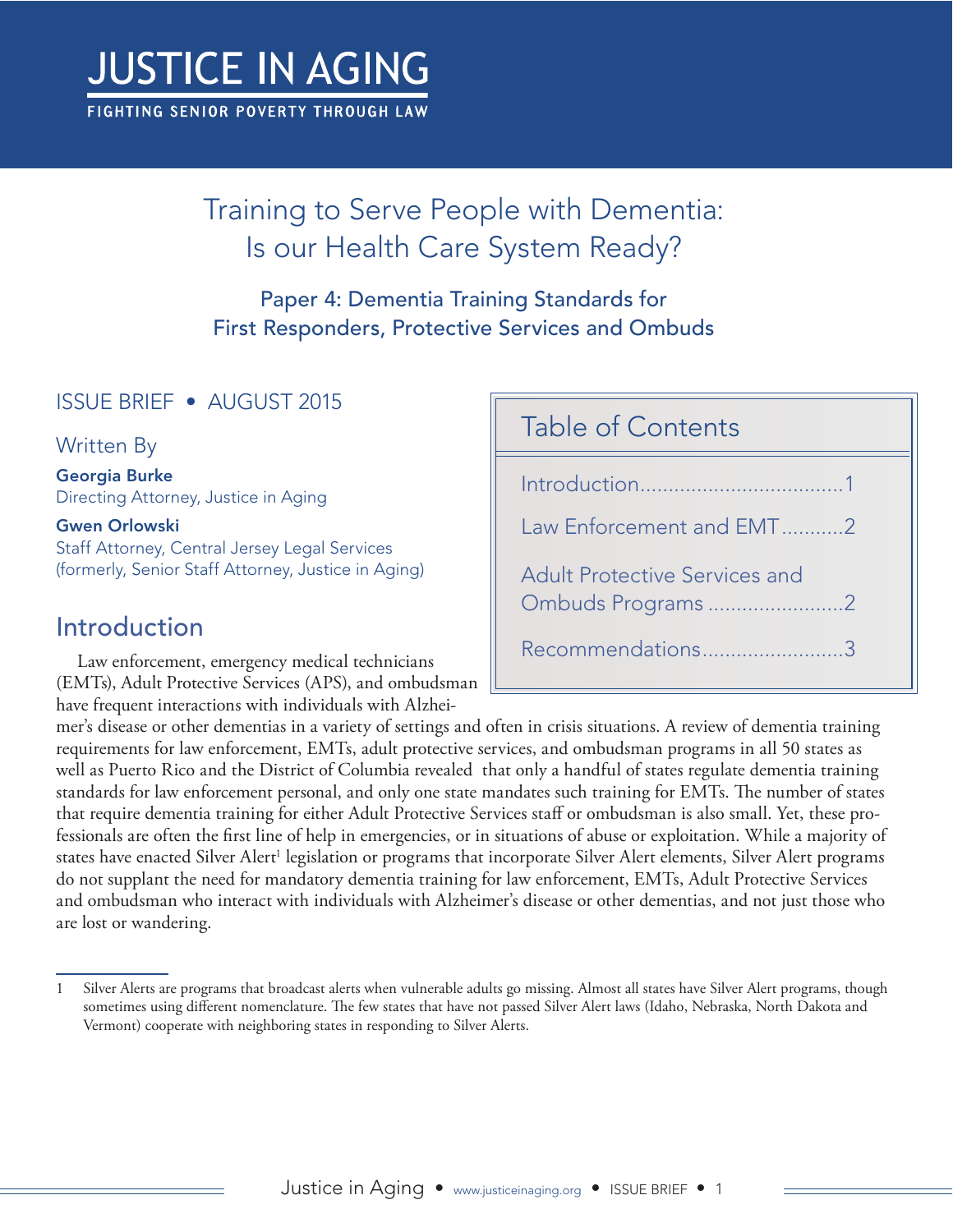#### <span id="page-1-0"></span>Law Enforcement and EMT

In the nationwide survey, ten states (Colorado, Florida, Indiana, Maryland, New Hampshire, New Jersey, Oklahoma, Oregon, South Carolina, Virginia) were found to have laws requiring dementia training for law enforcement personnel.2 In six of these states, the training requirements were part of missing person programs for persons suffering from Alzheimer's disease or other dementias. For example, under Colorado's "lifesavers" program, the Alzheimer's Association provides training to law enforcement about the dangers of wandering, the course of Alzheimer's disease, and how to handle difficult situations safely. In New Jersey's "Safe Return" program, the statute requires that state police and local law enforcement receive training in identifying, communication with, caring for, locating, and returning persons with Alzheimer's disease and related disorders.

The other four states (Florida, Indiana, New Hampshire, and Oklahoma) have more broad-based dementia training requirements for law enforcement. Two states specify the required number of hours for training: in Indiana, officers must satisfactorily complete six hours of training; and in Oklahoma, law enforcement certification requires at least two hours of training in recognizing and "managing" a person with Alzheimer's disease or dementia. In Florida, the law requires that law enforcement officers complete training, including training on the identification of and appropriate responses for persons suffering from dementia, and on identifying and investigating elder abuse and neglect.

In 2014, New Jersey created an Alzheimer's Study Commission which, among other duties, is to consider whether law enforcement should have proper training and education to respond to persons with Alzheimer's disease.

Only one state in the survey, Connecticut, was found to have a statute governing dementia training requirements for EMTs. As part of their three-year recertification, EMTs in Connecticut must complete a 30 hour refresher training that includes training in Alzheimer's disease and dementia symptoms and care.

#### Adult Protective Services and Ombuds Programs

Only six states require some kind of training or education related to Alzheimer's disease or dementia for adult protective services or long-term care ombudsmen.3 The state laws vary in scope and specificity:

- California: Residential Care Facilities for the Elderly (assisted living facilities), which accept adult protective services placements of individuals with dementia must meet dementia-specific training requirements.
- Connecticut: All protection services staff who directly interact with elderly persons must receive annual training in Alzheimer's disease. The long-term care ombudsman must provide Alzheimer's training to representatives of the office.
- Florida: The long-term care ombudsman must ensure that all employees have 20 hours of training, including in the care of and medications used by residents with Alzheimer's disease and dementia.
- Iowa: All Dependent Adult Abuse investigators who directly interact with residents must receive annual training in Alzheimer's disease.
- Oklahoma: A Vulnerable Adult Task Force is charged with examining how to best provide services to vulnerable adults with dementia.
- Washington: The state long-term care ombudsman must ensure that all regional ombudsman are educated about dementia.

<sup>2</sup> References supporting the discussion about law enforcement and EMT are found in Table 1, attached.

<sup>3</sup> References supporting the discussion about Adult Protective Services and long-term care ombudsman programs are found at Table 2, attached.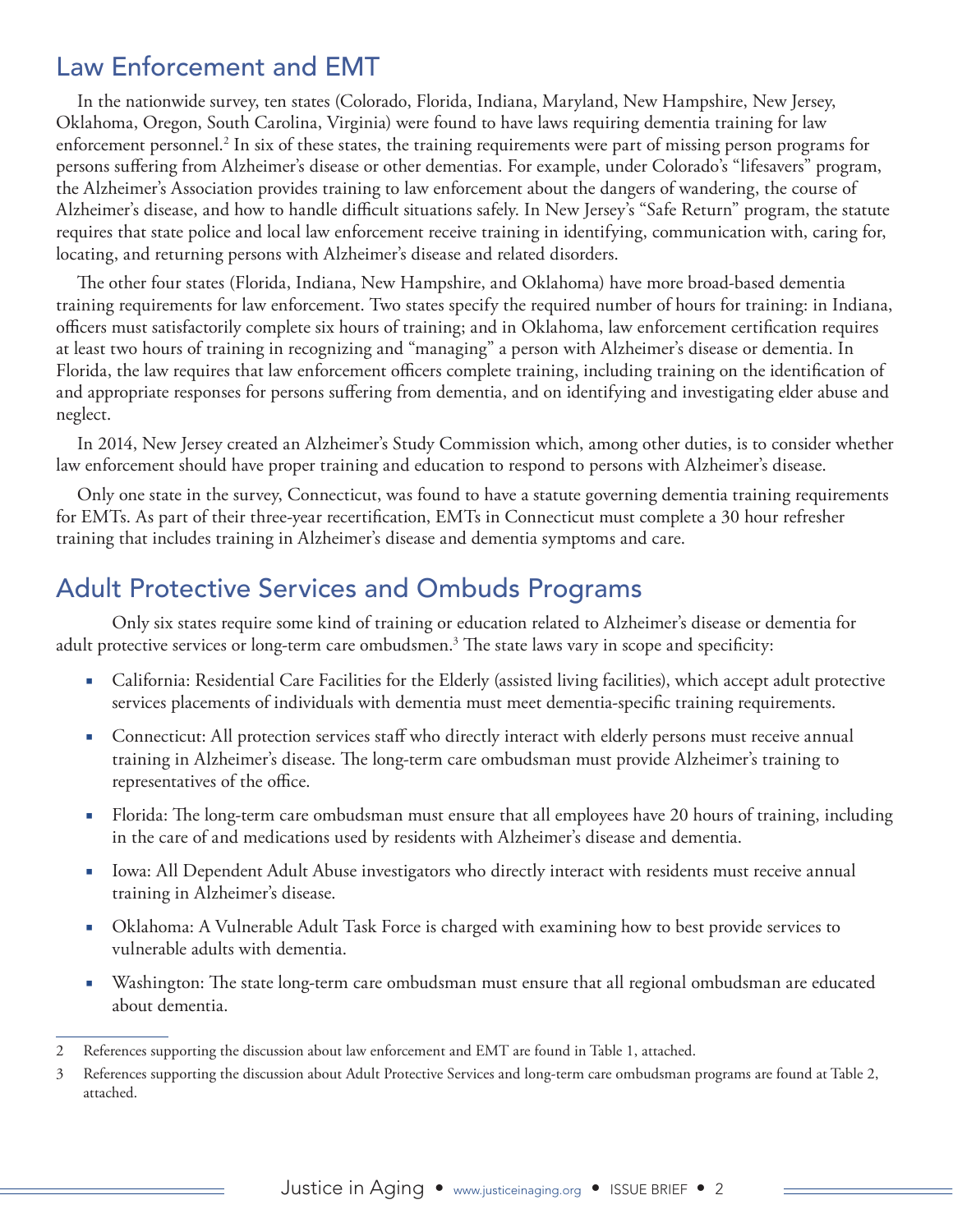#### <span id="page-2-0"></span>Recommendations

**Expand Law Enforcement Training**. Dementia training standards for law enforcement personnel tend to be general in nature, and delegate the establishment of training criteria, topics, and competency measures to sub-regulatory authorities. States should consider enacting laws that provide specified training topics, include competency and/or evaluation requirements, and require in-service updating. It is important that training not be limited just to issues around wandering or lost individuals but also encompass other situations such as elder abuse and financial exploitation.

**Train EMTs**. As only one state surveyed was found to have a requirement that EMTs receive training in Alzheimer's disease and dementia symptoms and care (and this law only took effect on October 1, 2014), this is an area ripe for legislative action. EMTs are frequently the first responders with medical training in an emergency, and specialized dementia training may be critical in ensuring good health outcomes for individuals with Alzheimer's disease and other dementias. EMT training may also be an important adjunct to the Silver Alert programs adopted by an increasing number of states.

**Fund In-Depth Dementia Training For Adult Protective Services And Ombudsman Programs**. These programs have unique roles in the lives of vulnerable older adults. Adult protective services workers investigate abuse, neglect, and financial exploitation, all of which are more potentially devastating to older adults with Alzheimer's disease and dementia. Long-term care ombudsmen receive complaints by or on behalf of institutionalized older adults and, in some states, those receiving care in the community. Most importantly, their role is exclusively that of an advocate for residents. Adult protective and ombudsman staff deal with people with dementia on an almost daily basis. It is critical that staff in these agencies have access to excellent, state-of-the-art dementia training.

Justice in Aging thanks the Alzheimer's Association for its generous support in the development of this paper. The Alzheimer's Association is the leading voluntary health organization in Alzheimer's care, support, and research. Its mission is to eliminate Alzheimer's disease through the advancement of research; to provide and enhance care and support for all affected; and to reduce the risk of dementia through the promotion of brain health.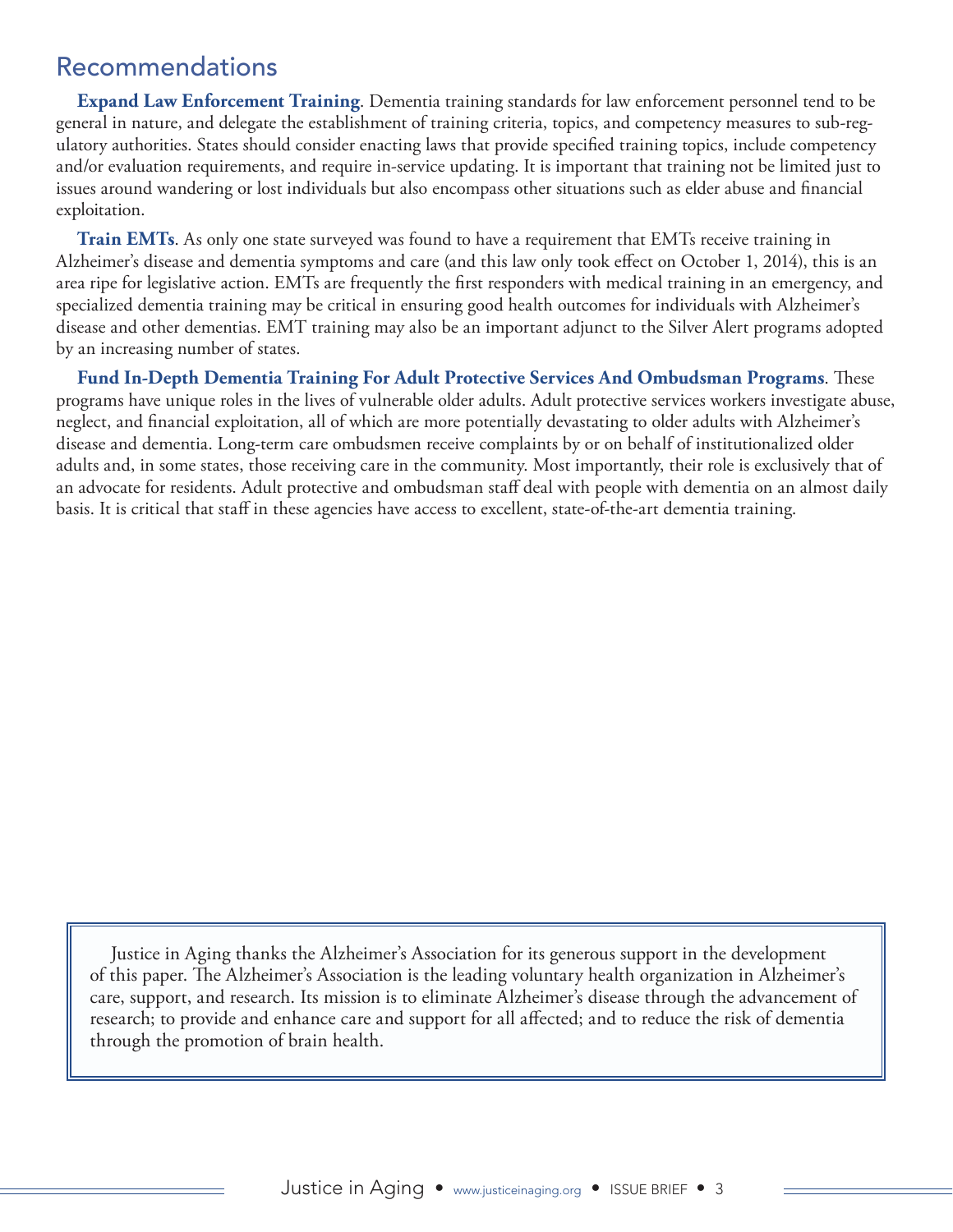| Table 1. EMTs and Law Enforcement Dementia Training |                                                                                                    |                                                                                                                                                                                                                                                                                                                                                                                                                                                                                                                                                                                                                                                                                                                                                                                                      |  |  |
|-----------------------------------------------------|----------------------------------------------------------------------------------------------------|------------------------------------------------------------------------------------------------------------------------------------------------------------------------------------------------------------------------------------------------------------------------------------------------------------------------------------------------------------------------------------------------------------------------------------------------------------------------------------------------------------------------------------------------------------------------------------------------------------------------------------------------------------------------------------------------------------------------------------------------------------------------------------------------------|--|--|
| <b>State</b>                                        | <b>Statute or</b><br>Regulation                                                                    | <b>Summary</b>                                                                                                                                                                                                                                                                                                                                                                                                                                                                                                                                                                                                                                                                                                                                                                                       |  |  |
| Colorado                                            | Colo. Rev. Stat.<br>Ann. § 24-33.5-<br>415.9 (2007)                                                | Grant-funded law enforcement "lifesavers" program. Where estab-<br>lished, the Alzheimer's Association Colorado chapter provides free<br>training for law enforcement about the dangers of wandering, other<br>potentially hazardous behavior secondary to Alzheimer's disease,<br>the course of the disease, the potential for problematic behavior<br>that exists in each stage, and how to handle difficult situations safe-<br>ly.                                                                                                                                                                                                                                                                                                                                                               |  |  |
| Connecticut                                         | Conn. Gen.<br>Stat. § 19a-195a<br>(2014)                                                           | Requires emergency medical technicians to complete a 30-hour<br>refresher training that includes training in Alzheimer's disease and<br>dementia symptoms and care.                                                                                                                                                                                                                                                                                                                                                                                                                                                                                                                                                                                                                                  |  |  |
| Florida                                             | 1. Fla. Stat.<br>§ 943.17296<br>(2014)<br>2. Fla. Admin.<br>Code Ann. r.<br>11B-27.00212<br>(2013) | 1. Each certified law enforcement officer must successfully complete<br>training. Training to be developed in consultation with the Depart-<br>ment of Elderly Affairs and the Department of Children and Families<br>and must incorporate instruction on the identification of and appro-<br>priate responses for persons suffering from dementia and on identi-<br>fying and investigating elder abuse and neglect.<br>2. Elder Abuse Training. As a part of basic recruit training or the<br>officer's continuing education or training, a law enforcement officer<br>shall be required to complete training to include instruction on the<br>identification of and appropriate responses for persons suffering<br>from dementia and on identifying and investigating elder abuse and<br>neglect. |  |  |
| Indiana                                             | Ind. Code Ann.<br>$$5-2-1-9(2014)$                                                                 | Officers are not eligible for continued employment unless they sat-<br>isfactorily complete the mandatory in-service training in interacting<br>with persons with Alzheimer's disease or related senile dementia,<br>to be provided by persons approved by the secretary of family and<br>social services and the board. The training must include six hours of<br>training in interacting with certain vulnerable populations, including<br>individuals with Alzheimer's disease.                                                                                                                                                                                                                                                                                                                   |  |  |
| Maryland                                            | Md. Code Ann.,<br>Human Servs.<br>$$3-604(2009)$                                                   | Establishes criteria for Maryland's Silver Alert programs, and re-<br>quires that the state police provide training to local law enforce-<br>ment agencies on the guidelines and procedures to be used to<br>handle a report of a missing person who suffers from a cognitive<br>impairment including dementia.                                                                                                                                                                                                                                                                                                                                                                                                                                                                                      |  |  |
| New Hampshire                                       | N.H. Rev. Stat.<br>Ann. § 188-F:28<br>(2014)                                                       | Requires the director of police standards and training council to<br>provide education and training to law enforcement on Alzheimer's<br>disease and other related dementias, including additional compo-<br>nents to effectively assist law enforcement in responding to inci-<br>dents involving persons with Alzheimer's disease.                                                                                                                                                                                                                                                                                                                                                                                                                                                                 |  |  |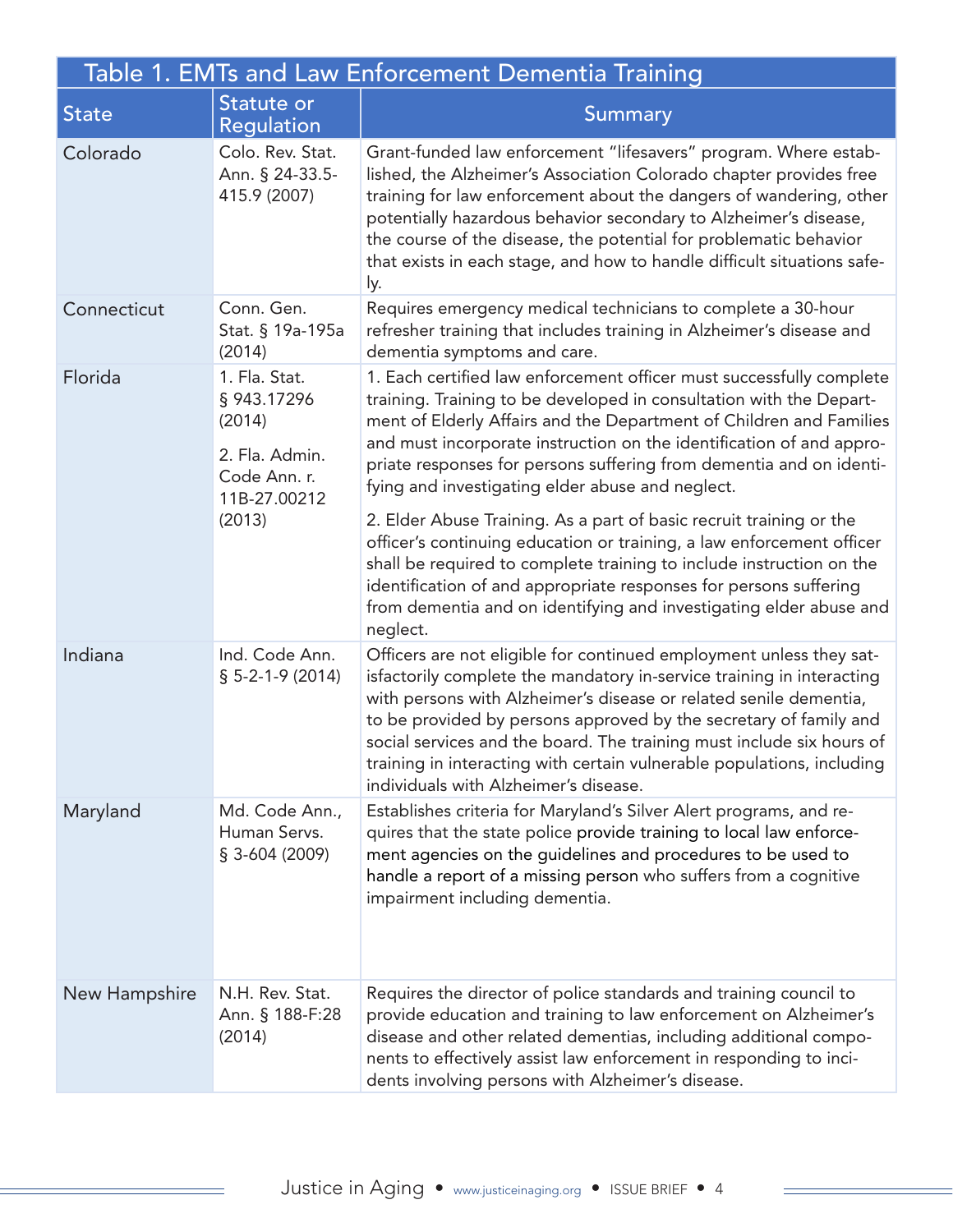| Table 1. EMTs and Law Enforcement Dementia Training |                                                 |                                                                                                                                                                                                                                                                                                                                                                                                                                                                                                                                                                                                                                                                                                                                                         |  |  |
|-----------------------------------------------------|-------------------------------------------------|---------------------------------------------------------------------------------------------------------------------------------------------------------------------------------------------------------------------------------------------------------------------------------------------------------------------------------------------------------------------------------------------------------------------------------------------------------------------------------------------------------------------------------------------------------------------------------------------------------------------------------------------------------------------------------------------------------------------------------------------------------|--|--|
| <b>State</b>                                        | Statute or<br>Regulation                        | <b>Summary</b>                                                                                                                                                                                                                                                                                                                                                                                                                                                                                                                                                                                                                                                                                                                                          |  |  |
| New Jersey                                          | 1. N.J. Stat. Ann.<br>$$26:2M-18(c)$<br>(2014)  | 1. Creates an Alzheimer's Study Commission, which shall, among<br>other duties, consider whether law enforcement officials have prop-<br>er training and education to respond to persons with Alzheimer's<br>disease.<br>2. Creates the Safe Return Program, a national identification, sup-<br>port and registration program that works with local law enforce-<br>ment for the safe return of individuals with Alzheimer's disease.<br>3. Requires establishment of training for the state police and local<br>law enforcement personnel in the utilization of the Safe Return<br>Program including guidelines for identifying, communicating with,<br>caring for, locating, and returning persons with Alzheimer's disease<br>and related disorders. |  |  |
|                                                     | 2. N.J. Stat. Ann.<br>§ 52:17B-77.7<br>(2005)   |                                                                                                                                                                                                                                                                                                                                                                                                                                                                                                                                                                                                                                                                                                                                                         |  |  |
|                                                     | 3. N.J. Stat. Ann.<br>§ 52:17B-77.8<br>(2005)   |                                                                                                                                                                                                                                                                                                                                                                                                                                                                                                                                                                                                                                                                                                                                                         |  |  |
|                                                     | 4. N.J. Stat. Ann.<br>§ 52:17B-77.9<br>(2005)   |                                                                                                                                                                                                                                                                                                                                                                                                                                                                                                                                                                                                                                                                                                                                                         |  |  |
|                                                     |                                                 | 4. Provides that state police and local law enforcement may provide<br>in-service trainings under the Safe Return Program.                                                                                                                                                                                                                                                                                                                                                                                                                                                                                                                                                                                                                              |  |  |
| Oklahoma                                            | Okla. Stat. Ann.<br>tit. 70, § 3311.5<br>(2013) | For law enforcement certification, officers must have at least two<br>hours of training about recognizing and "managing" a person with<br>dementia or Alzheimer's.                                                                                                                                                                                                                                                                                                                                                                                                                                                                                                                                                                                      |  |  |
| Oregon                                              | Or. Rev. Stat.<br>Ann. Ch. 24 § 2<br>(2014)     | Requires state police and sheriff's offices to adopt written policies<br>relating to missing vulnerable adults, including training to interact<br>with individuals with cognitive impairments, including dementia.                                                                                                                                                                                                                                                                                                                                                                                                                                                                                                                                      |  |  |
| South Carolina                                      | S.C. Code Ann.<br>§ 23-3-330 (2010)             | The Missing Person Information Center will develop procedures for<br>issuing notifications when a missing person is believed to have de-<br>mentia. It will also provide education to local law enforcement and<br>encourage radio and TV to participate in the notifications.                                                                                                                                                                                                                                                                                                                                                                                                                                                                          |  |  |
| Virginia                                            | Va. Code Ann.<br>$§$ 9-1-102 (2014)             | Requires the Department of Criminal Justice Services to establish<br>training standards and publish a model policy for law-enforcement<br>personnel in communicating with and facilitating the safe return of<br>individuals diagnosed with Alzheimer's disease.                                                                                                                                                                                                                                                                                                                                                                                                                                                                                        |  |  |